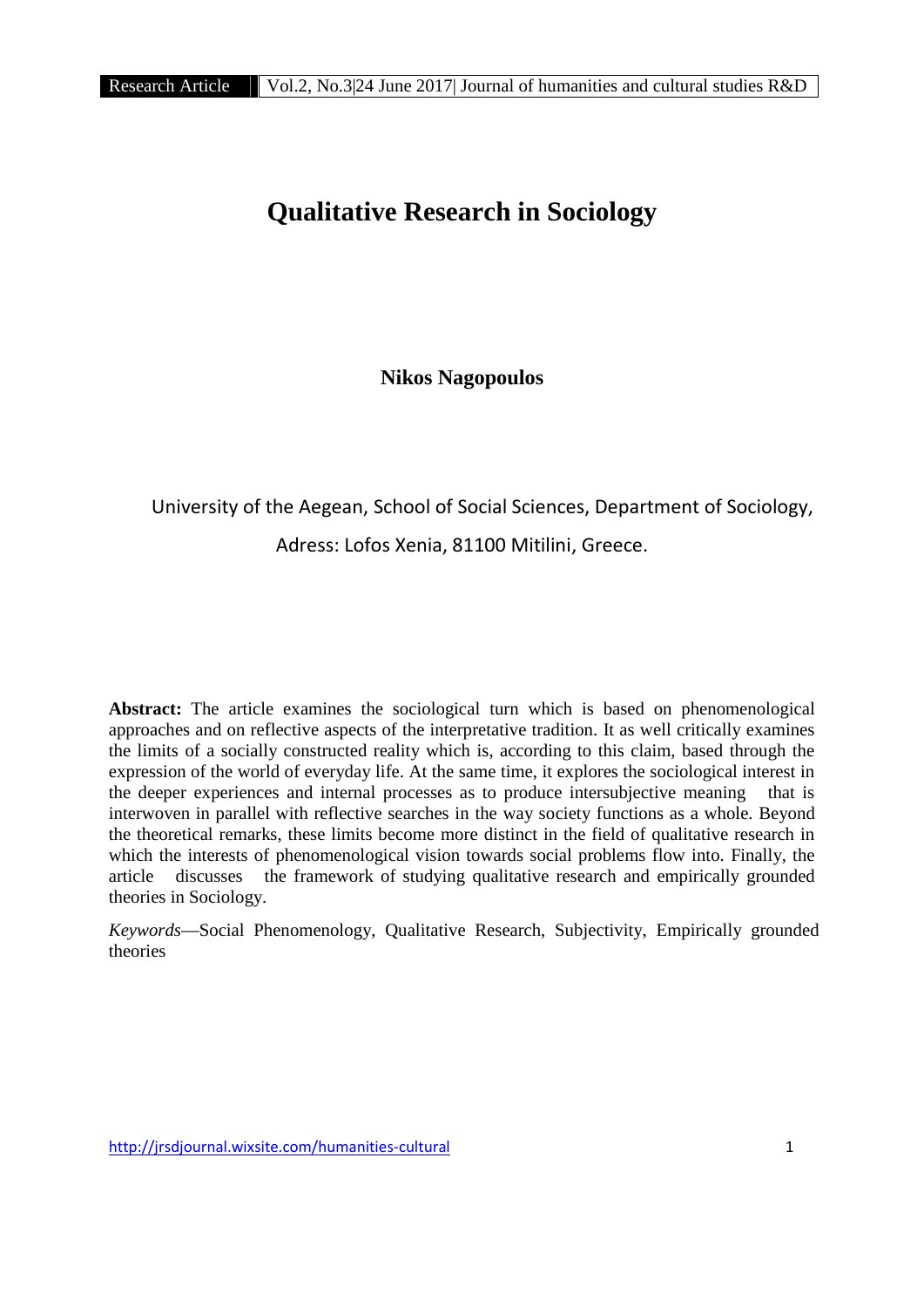### **Introduction**

In the tradition of phenomenological thinking social science is founded on the attempts of reconstructing the meanings arising from the general and inalterable basic formal structures of the life-world, which supports the core of its methodology. These ontological class features of the life-world may, however, be explored and analyzed in an interpretative and reflective way through the specific semantic flow in the conscious world, in the body of subjects involved in everyday social life.

In this approach, the main starting point for the investigation can be grounded in the ways people give meaning to objects, events, experiences, etc., which simultaneously indicate or reveal the cognitive and perceptual systems prevailing in various historical periods. In this context, the qualitative social exploration constitutes an increasingly widespread practice in conducting sociological research. It constructs the precedence and scientific affirmation of a different cognitive and practical research interest in the study of the subject and social reality. Qualitative research largely serves as a scientific and theoretical background of the social phenomenological vision while its approaches and implementation tools are remarkably diversified.

The article examines the above issues through the sociological turn which is based on phenomenological approaches and on reflective aspects of the interpretative tradition. It critically examines the limits of a socially constructed reality through everyday life. In parallel, it explores the sociological interest in the deeper experiences and internal processes as to produce intersubjective meaning (Hedström, 2005, Beck, 1992) that is simultaneously interwoven with reflective searches in the way society functions as a whole. Aside from theory, these points become more distinct in the field of qualitative research where the interest in the subjective view of social problems flows into. Similarities, relationships and differences between the interpretative approaches of sociology - as well as of the social phenomenology - and the basic principles of the qualitative method will be discussed in this framework.

#### **Social Phenomenology and Qualitative Method**

The relation between phenomenological perspective and sociological tradition shall be dealt with through examples which consider qualitative research *par excellence* as to the depth of the interpretive mechanism of the concerned subjects. The logical distinction between methods and the application of qualitative approaches highlight the distinctive scientific interest as to the conceptualization of the category «underlying», which is a linguistic entity that contains codes and captures, replicates and enriches the person (Butler, 2001, 15). In this context, the research is conducted subjectively and it is expended in each if a generalized- theoretical approach is not specified whereas, normative views and perspectives are absent.

On the other hand, the social phenomenology supplies the complementary and abstract understanding of the collective conscious world of social and symbolic meanings by involving the interpretative tool to establish theories of sociological content. Apart from the useful recent remarks of a distinction between the interpretative tradition and the qualitative social research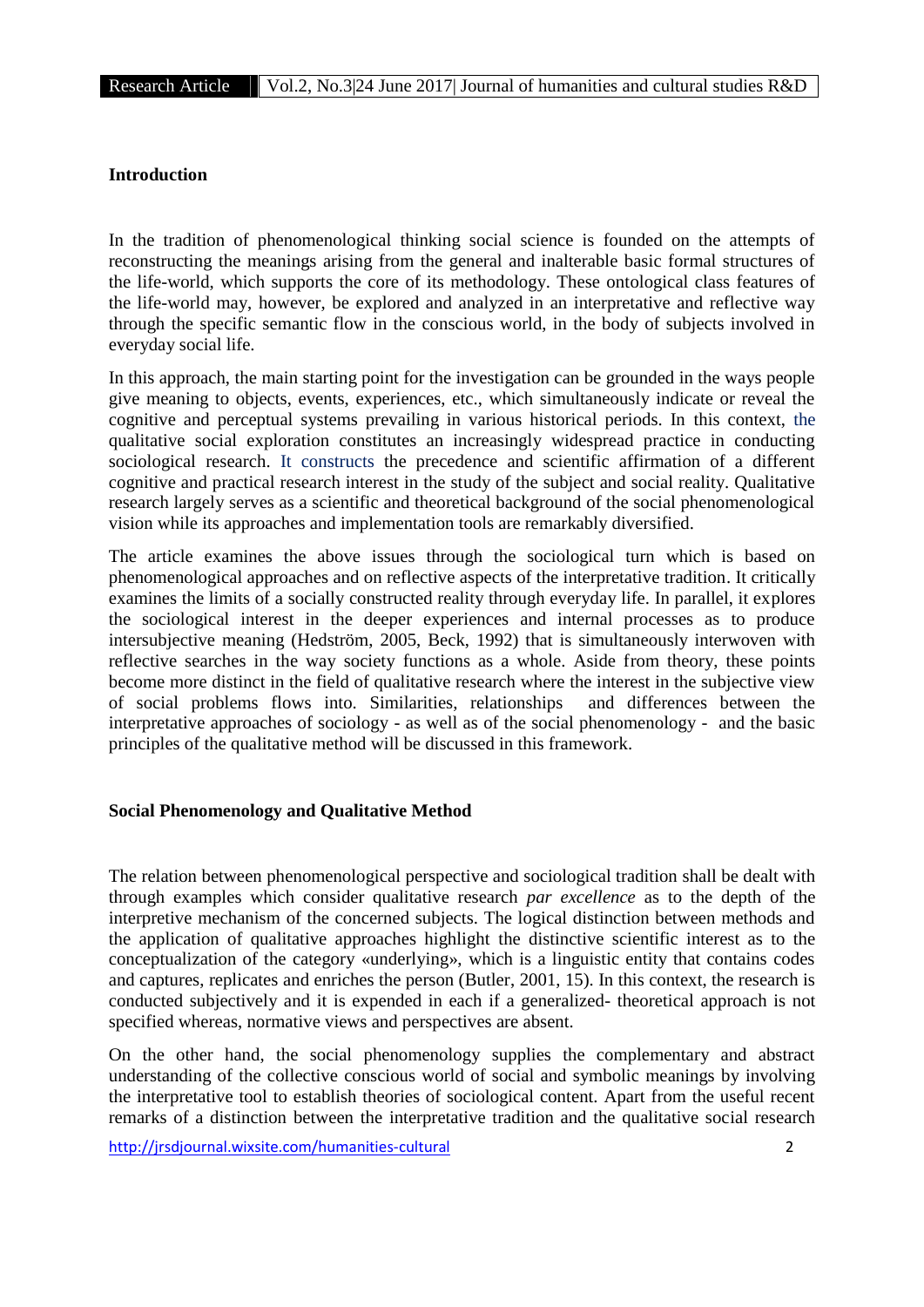the common point of reference is the understanding of the content of meaning and how this can be presented. The distinction pertains matters of compatibility, immediacy and codification of meaning through the research process (Hitzler, 2016). Thus, the common point is examined either subjectively, by focusing on the experiential part of the meaning (Schütz, 2004, 127), or normatively, by using interpretive tools to do research on the objectives which reconstruct new social forms of meaning (Overmann, 1979).

Except for the distinction mentioned above, the initial interest for qualitative research methods is broken down into different interpretations regarding the criteria of delimitation between the specific method and its relation to the theory. For example, the theory of research is either carried out before or constituted at a later date through the analysis of research material. According to our judgment, the latent disjunctive placement of the methodological issue makes it difficult to maintain an unbroken relation. This objective is achieved through the widely acceptable principle of the combination of epistemology regarding research that can be applied to multiple levels and also through the clarification in the quality of the expected results derived from the research process during the planning stage.

As demonstrated below, the correlations between the production data and the theoretical categories are created through a parallel meeting of the available interpretive depth and meaning. Albeit limited, the qualitative data are evaluated by reducing the high degree of abstraction of the general sociological theories.

### **Before the sociological turn. First couplings**

The specific research examples certify different approaches to using qualitative methods with a view to identifying weaknesses, shortcomings and strengths of this use. On the methodology of social sciences the reconstruction of such subjective perceptions constitutes a tool for investigating the general principles, according to which the person organizes his experiences (Schütz, 1962, 59, 208-210), On the other hand, from the perspective of social scientists, everyday perceptions and knowledge form the basis for the development of a more formulated and generalized "version of the world" through broader interpretive shapes that attempt to elevate the subjective meaning in the fields of multiple forms of reality.

Particularly with the sociological turn in phenomenology there were efforts to analyze these features clearly in the context of how the history of space and time is experienced (Schütz/Luckmann, 1979, 1984). In this sense, the sociological perspective maintains an archetypal basis which meets the necessary standards of fundamental components of the lifeworld by methodological approaches of social science. On the other hand, the sociological perspective attempts to highlight the actual, historical and expressive forms of signification in different spheres of social life and the visibility of the conceptional contents of operations undertaken by the subjects (Luckmann, 1980, 9-55).

http://jrsdjournal.wixsite.com/humanities-cultural 3 This theoretical trigger also determines, to a large degree, the issues relating to the selection of qualitative methods in social research. Of course, the approach of investigation and theory of knowledge on the part of the subject had already occurred before its expression in sociological disciplines. They are, however, quite attractive during a period in which qualitative methods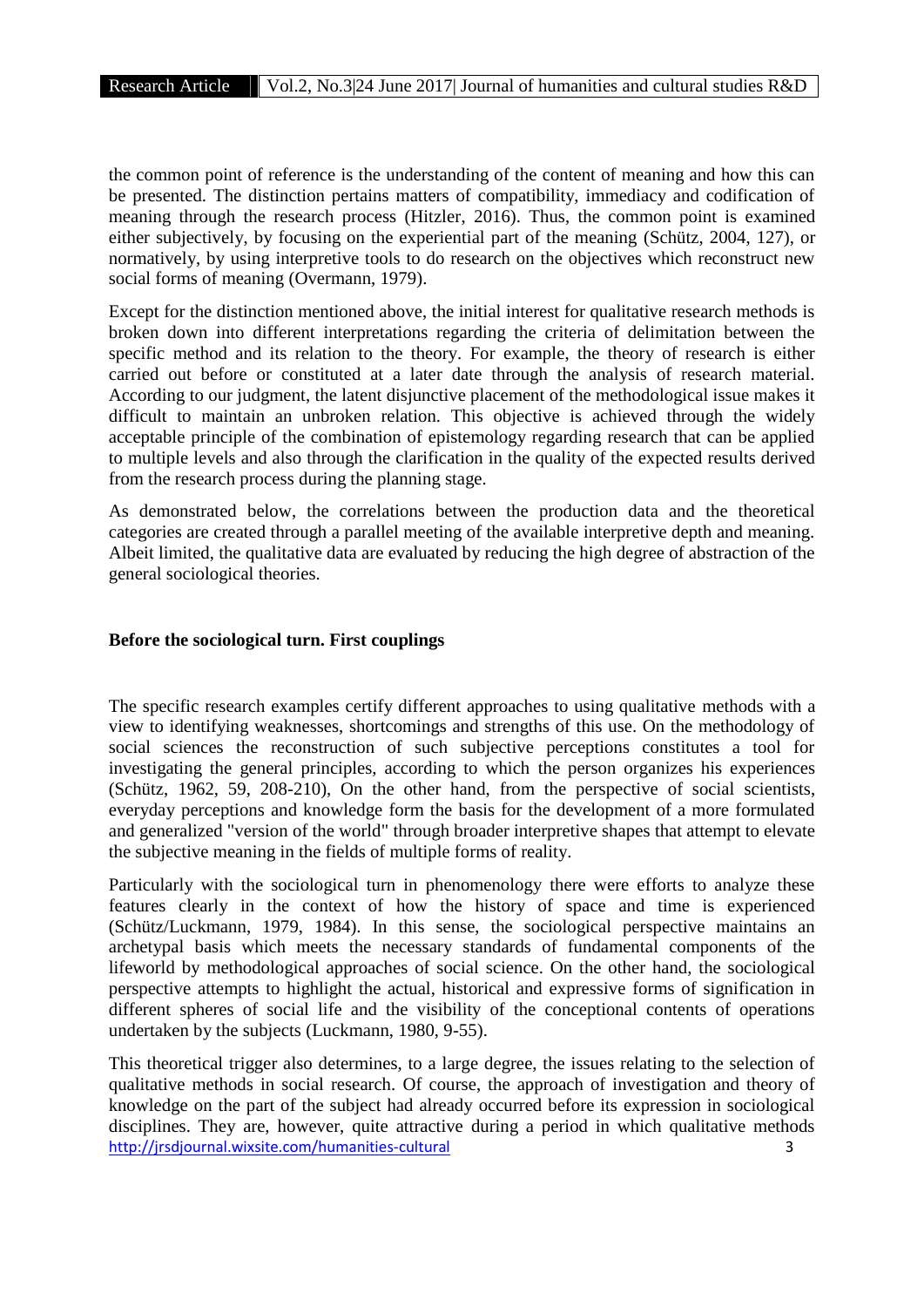were connected with modern sociological directions, which provide theoretical documentation of the purpose and need for this option.

In fact, apart from the set of distinct points, a common trait characterized the cognitivetheoretical schools regarding the influence of the sociological point of view which is applied in research. The arguments developed by the latter extend to the choice of appropriate methods of social research. The approaches are related to individuals and not social and historical subjects, or structured and coherent groups of people, as a totality or even societies (Dilthey, 2006). Thus, in contemporary epistemology and in social research there has been a strong sociological transition in cognitive-theoretical issues, as knowledge is studied as social knowledge, the individual as a socio-historical subject and the behavior as a social action. This turn connects the theory of Knowledge and the theory of action with the sociological perspective.

However, this turn was not particularly prominent, at least in the field of research. During the early sociological theory of action and the development of classical models of socialization an undifferentiated methodological discussion of the terms "action" and "behavior" prevailed. This marked the research perspective of social science and the suitability and compatibility of the technical tools it develops. The attempted assimilation of the above conditions, on a deviation from Weber's terms of formation of a "verstehende Soziologie" (Weber, 1980, Schütz, 2004), simultaneously highlighted behaviors as a research interest focused exclusively on external manifestations of human activity.

According to this argument the social and natural sciences apply the same principles in the collection and analysis of data on a methodological level. The only world which can be scientifically studied is the natural world of social phenomena, namely the world manifested in human activities and attitudes. These are visible phenomena that are perceived by the senses and which are justified with the principled neutral manner, while at the same time they constitute the appropriate cognitive material for forming and controlling scientific theories. In this way the research process captures the research procedure from the penetrating glance of researchers. These persons eventually collect and process those data refer and recommend unique "events" in the same objective and principled neutral way. For this purpose, the research procedures are standardized as far as possible away from the scientific precarious, interpretive process that could claim a particular and striving methodological validity.

In early sociological theory, interest in the "inner meaning" (Weber, 1980) was narrowed. The mainstream sociological trend (Parsons, 1968) in data analysis through systems of norms and values is internalized by the subjects through incentive structures stimulation procedures. The polysemy of deliberate, rich in meaning, acts of the subjects may vary and may not correspond with the behaviors that are manifested by the same people. In this way the research subject of an early dominant sociological trend focused mainly in ways that indicate individual choices and facilitate social adjustment. This tradition at the same time, examined the individual and social problems as to the structural features that are found in an objective and independent from the subject's intentions.

http://jrsdjournal.wixsite.com/humanities-cultural 4 The scientific legitimacy of the sociological hypotheses, but ultimately the validity of the theory of proposals that make up the form, writing and the content of research hypothesis stemmed in conditions of the reigning (natural) science, a positivist or a socio-centered and largely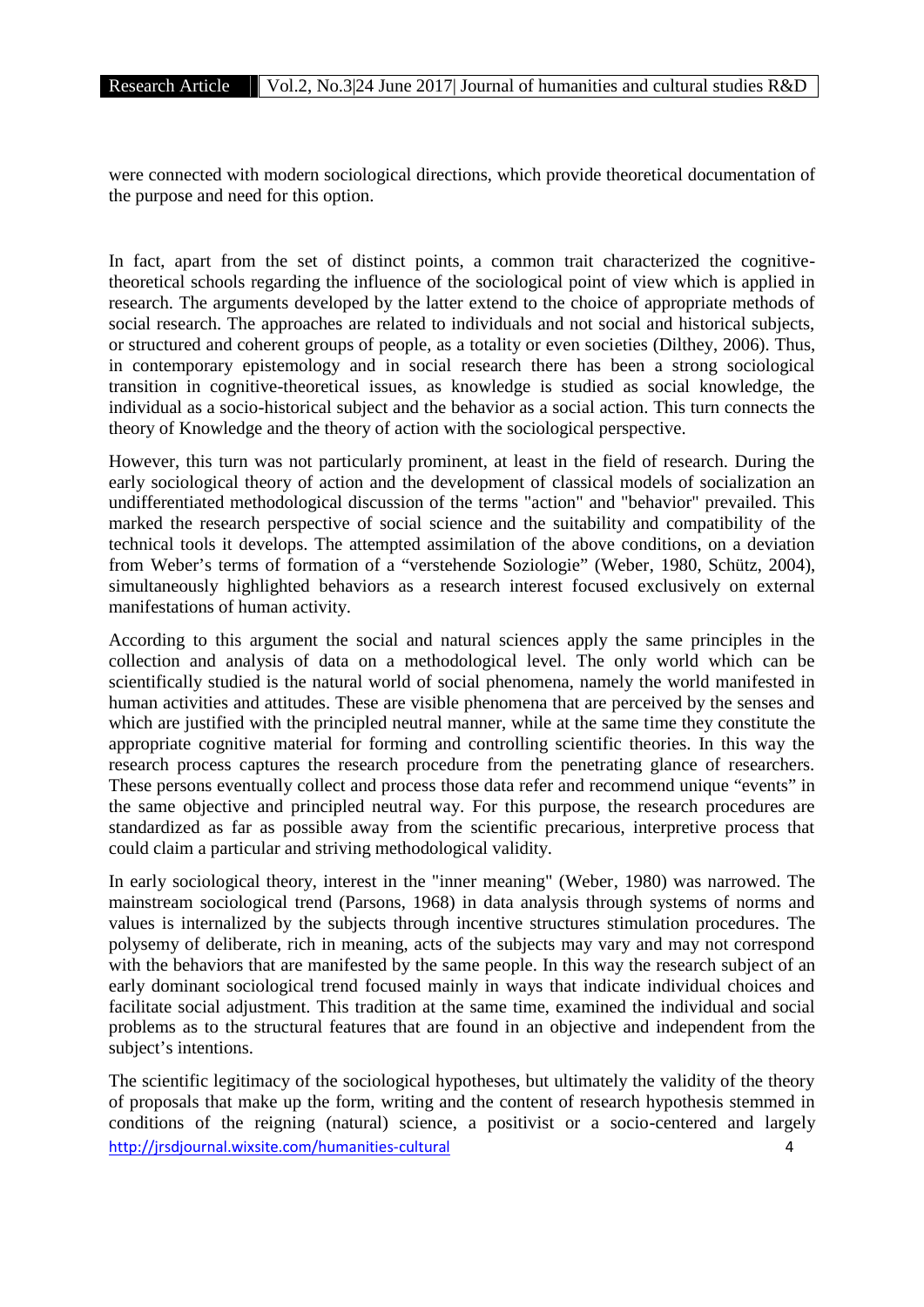institution-centered methodology. The observance of the principles of specific methods maintained an epistemological character and control of decisions not only with respect to the formal perfection but as to how to formulate research hypotheses, as well as to the verifiability of the content meaning of sociological theories. The meaning, in short, of a sentence coincided with the verification of this proposal, namely as a meaning (or meaningless) of the technical and methodological (and therefore scientifically) successful testing of sociological cases (Neurath, 1932).

To a large extent the recognition, the scientific explanation and by extension the interpretation of social problems and their associations are treated and judged in terms of technical and cumulative methods, with general categories of meanings resulting from classifications and groupings of uniform behavior that are manifested by the research subjects. What is indicative is the absence of an interpretation of the subject in specific trends occurring in the science of psychology and history.

Specifically, this project coincided with the peak of interest in the science of psychology for a behavioral theory of socialization and learning, which might be formed from guided elements of action. The coincidental development has determined the content of the impact from the side of the *general sociological theory of social action* (Parsons, 1968) in the interest of psychology to a large extent. It is about the effects on individual topics relating to socialization problems, development of personality, theories of roles and gaming, and generally in those areas where a new psycho-physiological (Hommans, 1958) meaning supported that the modern scientific psychology derived from a traditional vernacular psychology. Bourdieu's theory about "habitus" opposes this argument (Bourdieu, 1977). Psychology has been filtered socially and historically, and it is not a simple performance. Since this period the explanatory research psychology was founded as an objective and experimental branch of natural science with the purpose of predicting and controlling the behavior of living organisms, including humans. In addition, since it was removed from the interpretative approaches of human consciousness it was associated more with a sub-complex (unterkomplex) and simplistic behaviorism adopting the methodological standards of individualism while it was keen on the juridical shapes that can be derived from the observation of bodies (Nagopoulos, 2006). These surveys were limited to an observable manifestation of a behavior, i.e. the relations between external stimuli and reactions of the organism, while the study of a conciliation procedure concerning native prepositional functions and internal processes that yield a meaning were absent (Savvakis 2014, 53-67).

This methodological trend showed that for a natural- science -oriented investigation of human activity the concepts of action (das Handeln) and behavior (sich verhalten) are identical. Thus, the emphasis is on the causal connection of independent actions and not in an interpretative understanding of executing a predesigned action in accordance with the internally prepositional actions. In order to establish social science as an applied science there must be a causal and behavioral explanation by initially proclaiming experimental psychology following cognitive sciences and neurosciences as the core sciences of analysis and reduction sciences.

The failure of such an approach can be confirmed from the fact that the similarity in the meaning from different social relations does not disclose common psychological odds anyway to end in this similarity regardless of the high technological standards of the operation and its general usefulness.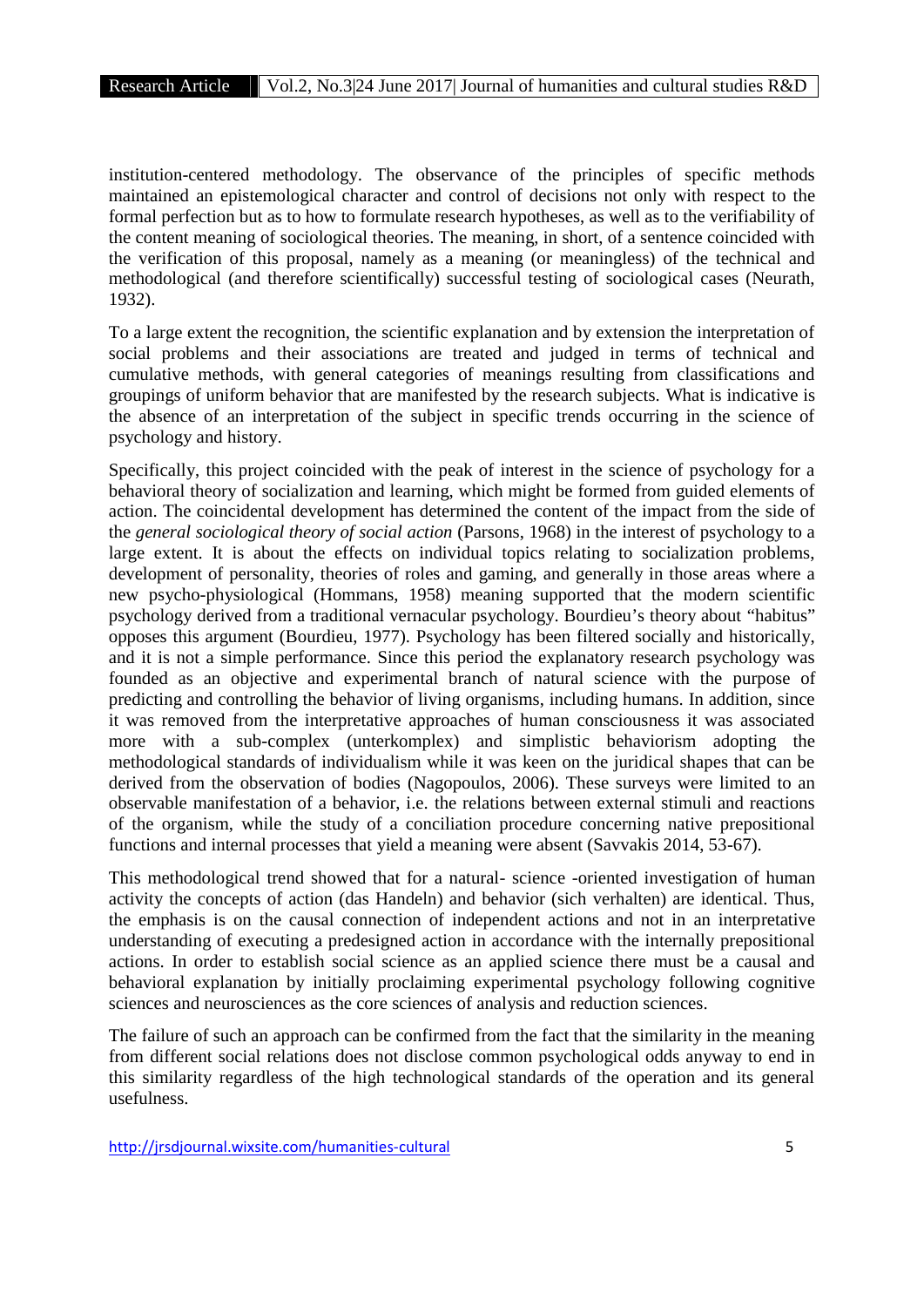A similar methodological orientation is detected in historical research on which stands the fact itself and not its interpretation. This is an approach which constitutes an early withdrawal from the social factor, but also from the historical realisation of certain fundamental principles, such as freedom and human rights. Those concepts are associated with the progress of political and social democracy. Thus, they also attempt to make the story susceptible to rational understanding and to identify it as compatible with the objectives of the social scientific research, so as to make the redefinition of the privileged field foundation of social sciences distinct (Kouzelis / Psychopedis (1996). The focus of the new optical research involved acts of people and groups that include consistency in meaning and quality content which is intersubjectively constituted comprehension and identifies with a social situation.

#### **Social data and subjective meaning**

The primary issue in every case is whether the theoretical conception of the object of research that falls within the interest of the researcher (goal) with the option of scientific tools and techniques (means) for achieving these goals. Thus, the question which arises and leads to distinct methodological approaches is about the independence theory of the original documentation of a social problem, or the consequential set of empirical generalizations. In the latter case, and in accordance with this claim, the meaning of a sociological theory is tested and ultimately arises from the possibility of verification or refutation of the theory.

On the other hand, making general assumptions though subject populations and social sets of social research in the context of policy development and administration of the State and rationalization of institutions met to a degree the objectives of a general sociological theory.

However, the opposing course to this methodological standard that emphasizes the focus on subjective judgment and constructs new theories on this basis was absent.

Following the premise which was analyzed above, against this subject-independent world which is tested with methodologies whose scientific and technical excellence coupled with the acclaimed reliability and validity qualifies as a scientific validation tool and a parallel paradigm is developed and it examines a different world. It is a world made up by the hand of the subject, a world of the past subjective experience which is cast out through the multiple symbolic structures of meaning in everyday life, forming their social reality (Berger/Luckmann, 1969). A common reference point is the argument that the acquisition of knowledge about the world is not merely a visual representation of the data, but also the contents which are "manufactured" through a process of active production in accordance with internal, deliberate actions (Anscobe, 1957, Schütz, 1962, 5).

In this context the cognitive function is related to the way in which we organize the world of our experience, while not claiming the unique and ultimate truth through ensuring that they provide the methodological tools for capturing an objective reality which is independent of human action. On the contrary, cognitive function connects organically with the living experience, in the sense that it should be linked with the world of experience that they possess and contribute to its construction (Glasersfeld, 1992, 30).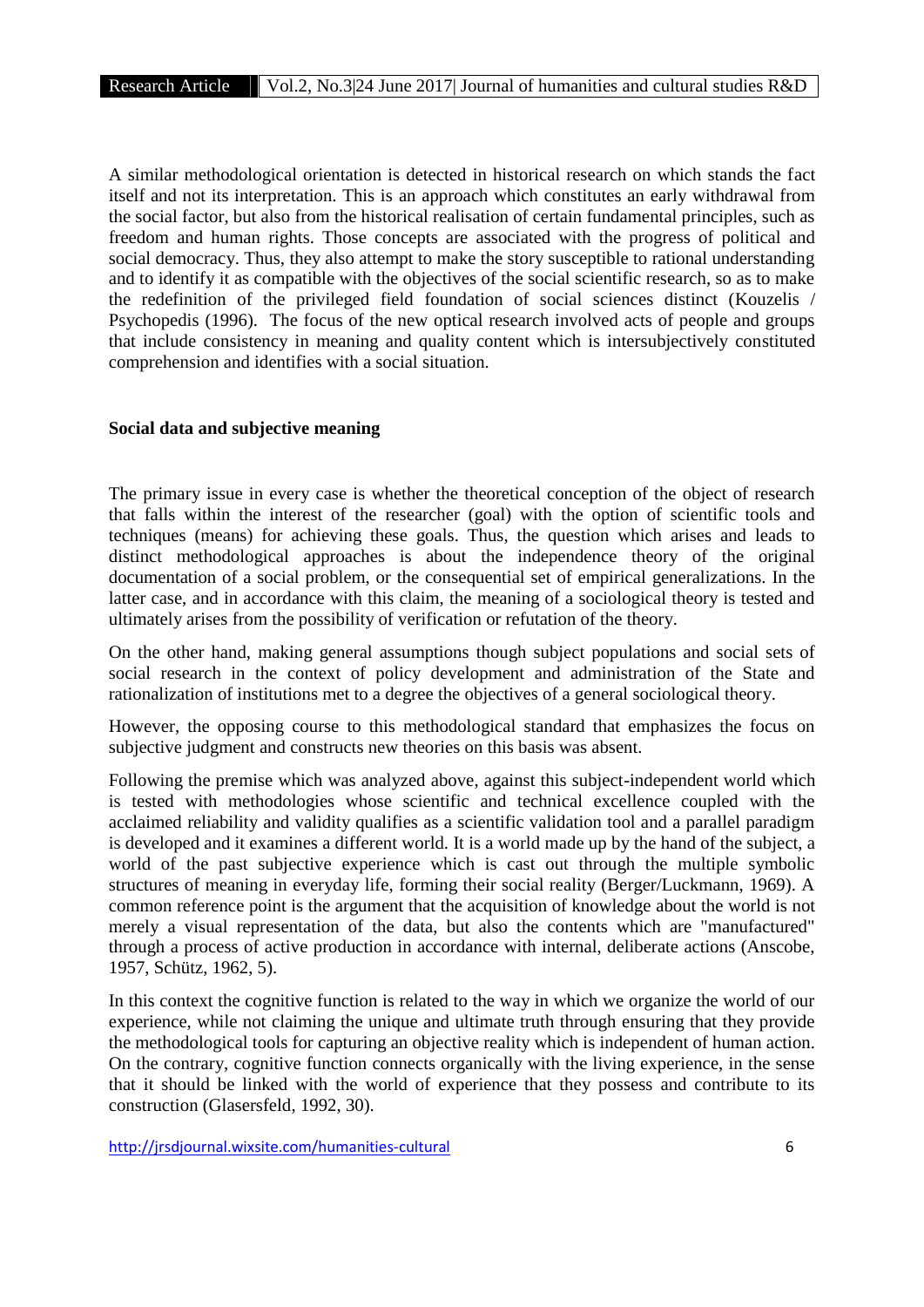However, this world remained invisible to the scientific point of view, at least as a structured entity, as a collective reconstruction of multiple meanings and reference systems of individuals. Qualitative research methods, especially those originating from the arguments of social phenomenology and generally those who are not limited in the application tools, seek affirmation of the importance of theory by attempting to make this world visible The presence of qualitative research was not noticeable by chance in a period of high social differentiation and occupational mobility, with the emergence of multiple identities of the subject and the fact that the person becomes a useful unit (voter, consumer etc) for politicians and others who assert power. In this way the qualitative research focuses on the concepts and interpretations that emerge through the intersubjective representations in everyday life. In this the direction of the sociological analysis was starting from the phenomenological emergence of subjective state and the identification of the world through subjective actions, attaches particular importance to the effects of subjects as to the construction, taking and making action plans within a collectively conscious society.

By this phenomenological approach, the Interpretive Sociology studies the actions of individuals as social phenomena that are synthesized by second semantic structures from the interpretative aspects of personal meaning. Through this perspective, the way in which the various systems of meaning interact with the empathy of certain subjective meanings through selected acts of individuals in their social lives is examined.

The meaning which is conveyed through various experiences meets the semantic aspects of conscious actions which are cast out in first-class couplings that add social relevance in the individual conscious flow. On this basis, one understands and distinguishes between *Handlung* and *Handeln* as the first retains the characteristics of possibility and relativity, to the extent that the stimuli, motivation and especially the compelling reasons vary which agree and justify the taking of predesigned acts, while they articulate the context of the common meaning of having relevance reference systems.

According to this approach the socio-scientific theories which are based on the stream of collective meaning categories constitute second-degree constructions which are based on specific time and space subjective meanings that constitute daily life first-degree constructions. This view emphasizes that scientific knowledge which refers to second –degree structures always rely on opinions of the everyday life of the subjects (first- class constructions).

In this way the scientific explanations in the field of social sciences should be standardized on subjective interpretations of the meaning of social acts. In each case the events are gaining importance only through their selection and interpretation after they acquire meaning through human mediation and the corresponding mental activities performed. In general, all our knowledge about the world, the common perception but also scientific thinking, involves constructions, i.e. a set of abstractions, generalizations, shapes of idealization, and preferences concerning the relative level of organization of thought(Schütz, 1962, 5).

http://jrsdjournal.wixsite.com/humanities-cultural 7 At the level of research in the interpretation of meaning primarily through narratives of the subjects recommends the creation process and the promotion of qualitative data. During the interview process the experience of subjects is interpreted by researchers, it is being rebuilt from the perspective of a particular research issue and transported/written to a symbolic world – in social science texts. This procedure does not claim confirmation of grade, according to which the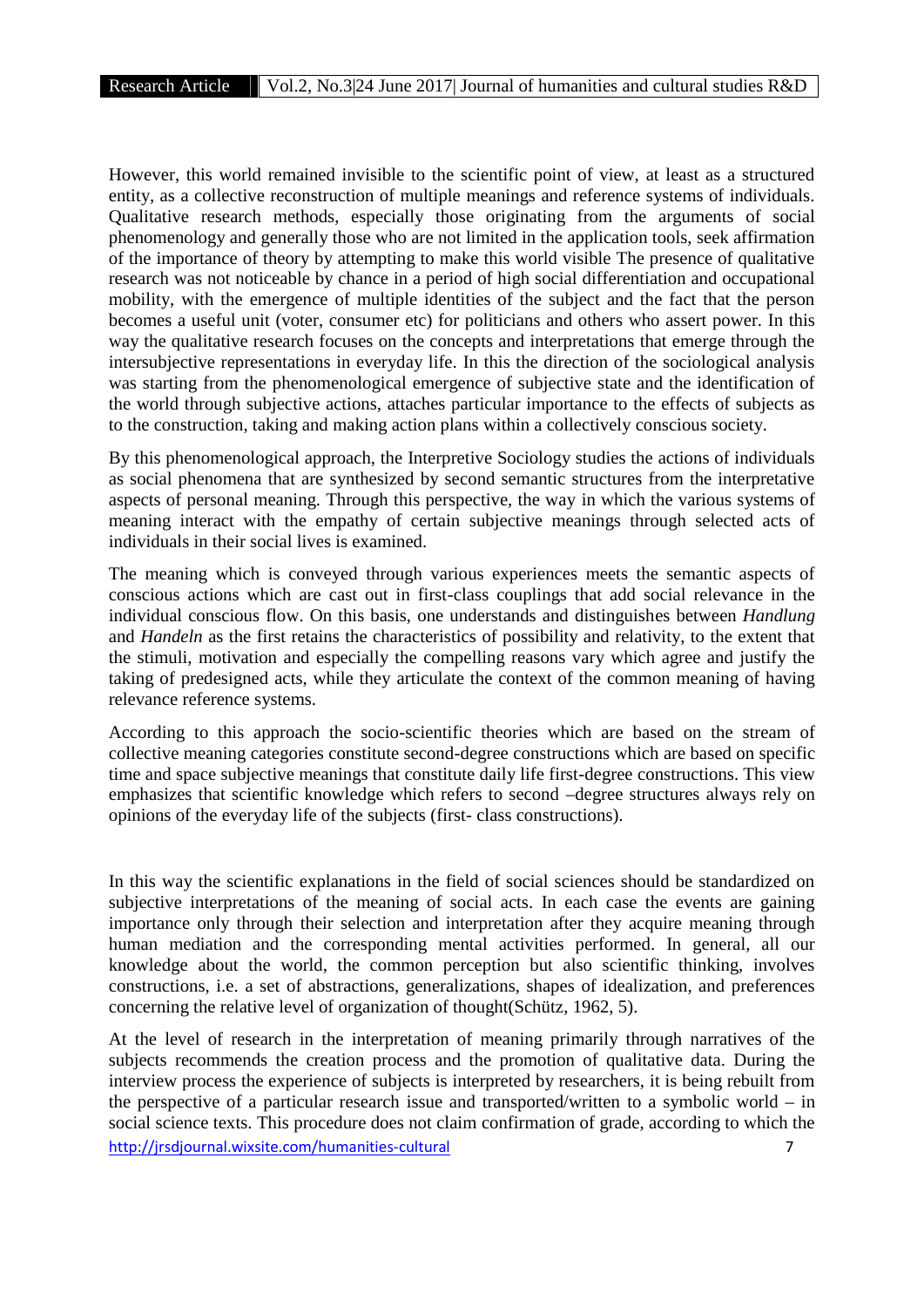experiences have taken place with the format exposed. Through this, however, the calibration of context is pursued empirical material which emerges from the subject's story, but also from the interpretations which are developed in the research process.

The distinction made by Schütz between everyday and scientific (i.e. methodological socio scientific) constructions clarifies that scientific knowledge in the social sciences is always based on everyday knowledge in the field and constructions made by the participants. When these structures function as the basis for daily activity, they are more specific, while working as construction models of scientific theories is more abstract.

The degree to which a certain description of the world or of the self is maintained through time does not depend on the objective validity of the description but from the adventures of social processes, which ultimately affect what will survive as a valid or useful explanation.

The language itself plays a central role in the establishment of conditions used by researchers but these conditions are also influenced by their use in relationships and in the reference field (Habermas, 1981). Knowledge is constructed through social interaction processes and it is based on the role of language in relations and, above all, it has social functions. The research activities are also part of the social construction of the object of the research.

By formulating this phenomenological emphasis on sociological analysis it recognizes, but also it exceeds Weber's distinction between "meaning and causality" (Sinn-und Kausaladäquanz) (Weber 1972, 5). It attempts to demonstrate the inclusion of causality in subjective meanings of social acts (Schütz, 1974, 330, Eberle 1999). This finding corresponds to a consequence that must be preserved between the constructions of social science and forms of everyday life. This forms a constitutional claim for any attempt of a social science which refers to acts of individuals as meaningful, in order to make the explanatory interpretation appropriate to the scientific practice (Schütz, 1982).

It also becomes clear that these circumstances do not meet the scientific principles of Behaviorism, which derive from explanations of acts that have already been carried out in accordance with the stimuli that are causing them to happen and not on the basis of inner and deliberate actions (Eberle, 1984, 323, 361). Something similar is true for structural theories which imply that behind the subject and decisions for action undertaken there are objective structures (Berger/Luckmann, 1967) with their rules that define the reference framework and determine the form and content of action.

The very concept of objectivity is a dynamic concept and it is accepted under limitations (Weber, 1995). It is here judged in terms of its content consisting of a creative process and opens up the possibilities of experience (Esser, 1996), which span the cultural and ethnological multifarious worlds. The newly-launched interpretations of subjective meaning is focused in any case to specific domestic situations that are triggered in the conscious world of separate subjects. However, they reveal semantic structures of meaning, duration and social validity. So this particular and peculiar world of experience of the subject expands through a phenomenological subtractive approach that penetrates in collective conscious flows (Grathoff, 1989, Srubar, 1988).

In social phenomenology the various representations of a subjective sense re-emerge in empathetic structures of meaning in the world (Schütz, 1974, 19) and in this way the social phenomena are explained through the action of subjects. At the same time, regarding the rules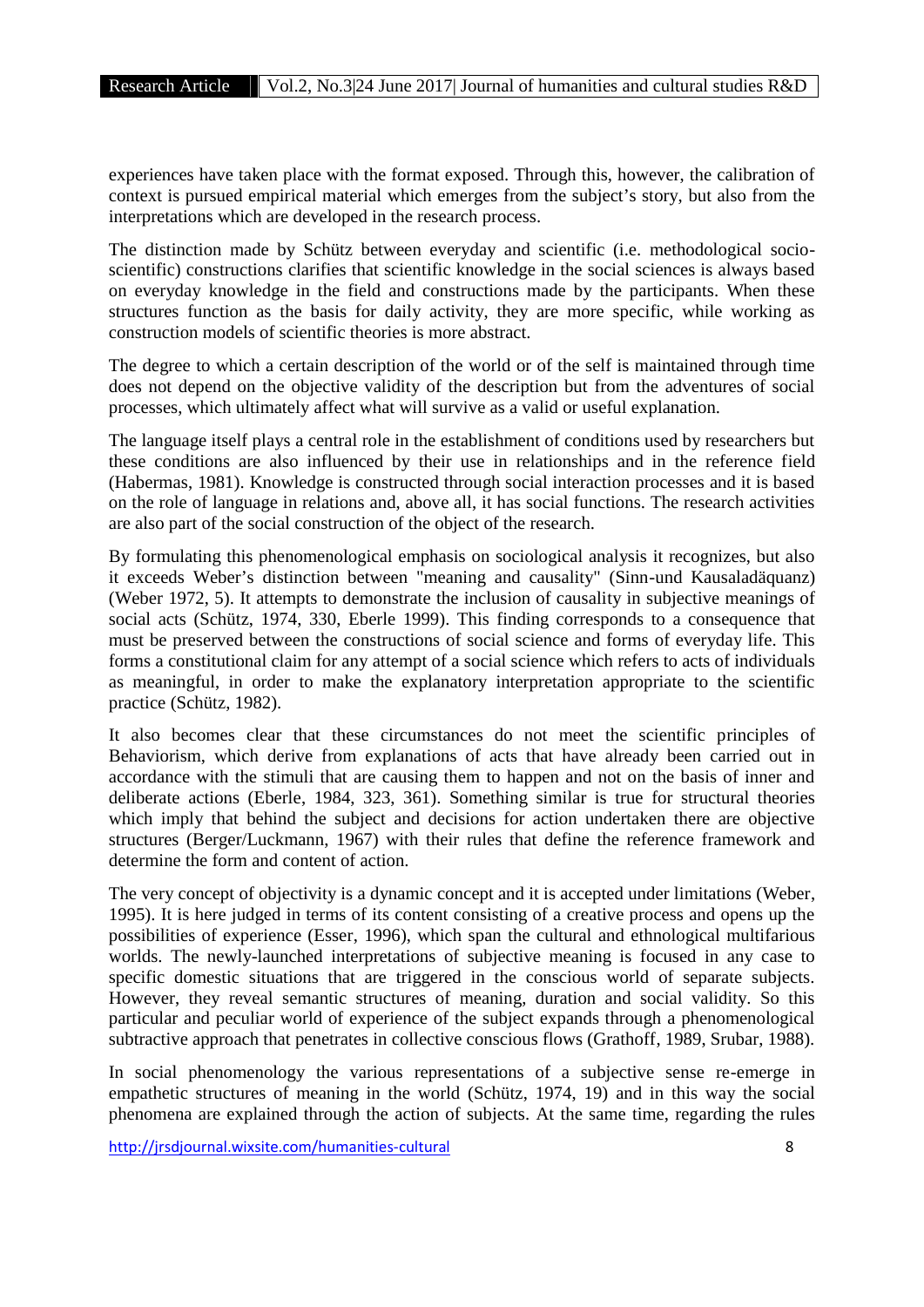which can be rebuilt, the texts of interaction constitute the objective structures of meaning. These structures represent the latent structures of the meaning of interaction itself.

These structures of interactive texts are models of objective social structures in general, they are real, in detail (although not through experience) regardless of the specific and deliberate representation of meanings of interaction from the perspective of subjects involved in the interaction (Oevermann et al., 1979, 379).

In order to refit rules and structures, various methods are applied for the analysis of objective meanings, which are released from the concrete subjective odds. Especially the objective interpretations, following Oevermann and others (1979), received widespread attention. There is, however, an unsolved problem in the theoretical basis of this approach: it is the ambiguous relationship between subjects and the extracted structures. Lüders and Reichertz (1986, 95), for example, criticize the structures of metaphysics those which are considered almost "structures with an autonomous action" (Flick, 2014).

Such a position would result in the simplistic assumption of an equation of the text that attempts to capture the world of interpretation of meanings ("the world as a text") with the real world of explanations arising from the subjective rendering of specific meanings understood. In this way, approaching a structured model of analysis formed in the opposite path, i.e. the case studies to derive meanings from social representations contained in structures that are produced by the selection activities. These can deal with the problem of influences from common cultural and value standards and knowledge in individual ways of perception, experience and action.

In a similar context, social representations enable subjects to seek broad forms of acts within the material/social world and conquer it. They also make the terms and conditions of a communication between members of a community feasible giving them the ability to form codes of interactive projects, as well as a code for the clear definition and classification of various aspects of the world they create and their individual and collective history. For example, there are approaches that put the focus of qualitative studies upon the social construction of phenomena, such as in health or mental illness and the changes brought about in the daily life of people (Tzanakis et al., 2016). The interesting thing here is the level of representation on the above topics which are derived from members of professional groups (General doctors-nurses), as representations differ between groups – and therefore it is not individual but social – and how they affect their work and their attitude to elderly patients. For research purposes and from a methodological point of view, various forms of interviews and participant observation are used.

### **The framework of studying qualitative research in Sociology. Empirically grounded theories**

According to the argument that shows the logic that governs the conduct of qualitative research, the goal becomes more visible, as the research tries to construct a social relationship primarily focusing and keeping a reference axis content with the material resulting from the analysis of narratives. Whether exploited or not, the available material of different social sources of the essential point of discrimination concerns precisely this as a starting point, as an attempt of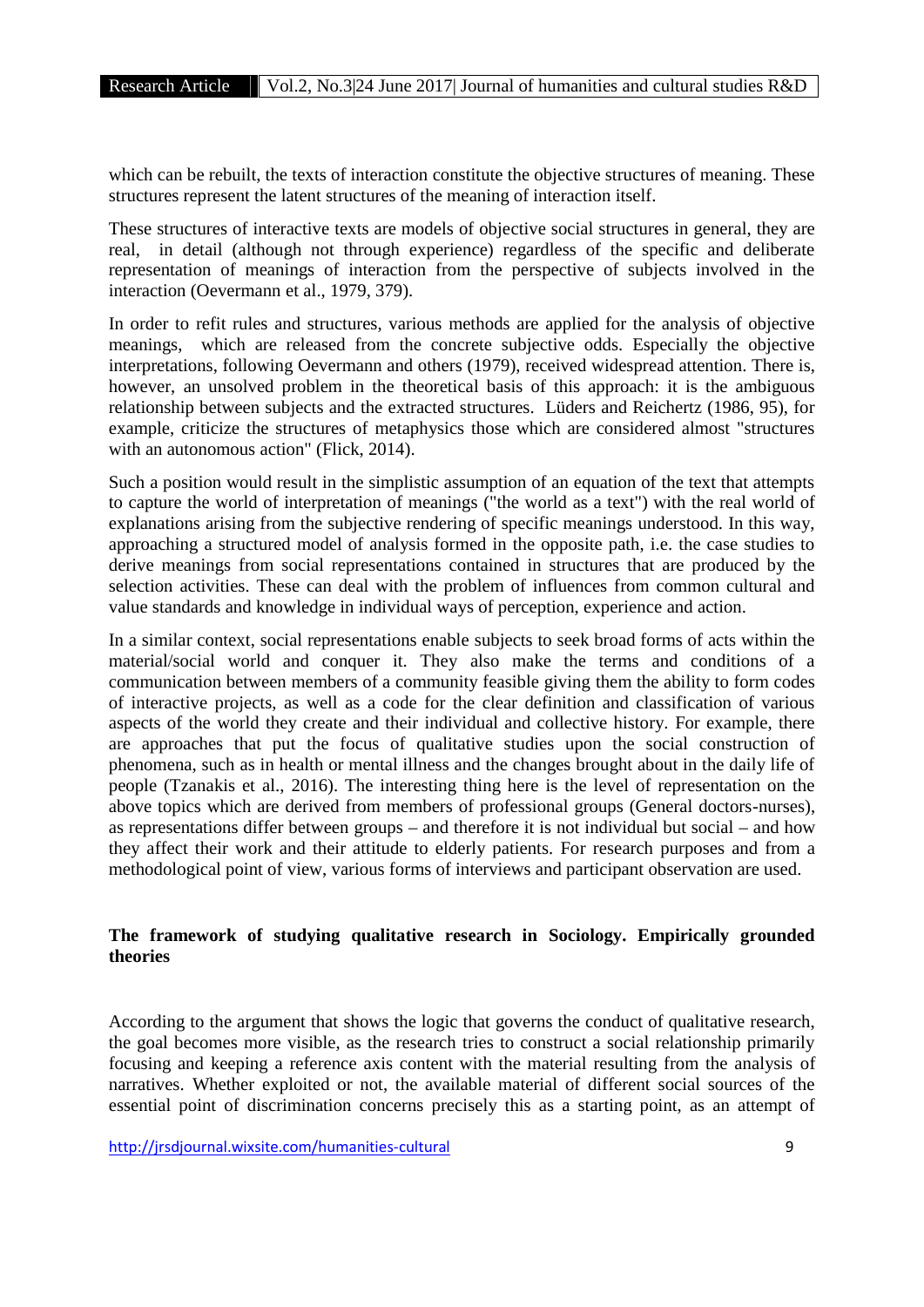correlation of multiple narratives with theoretical classes, at least those that aspire to sociological and factually interesting and general context type material.

The main interest is expressed well in the field of interconnections that are attempted between fields that constitute reference points of deliberate subjective processes and the multiple symbolic structures of meaning with the sociological generalizations type that articulate a collective symbolic level of the individual perceptions. This connection might not be necessary if the perception is not included nor sought in sociological type generalizations. The qualitative empirical material could i.e. maintain its scientific significance in the micro-level of interpretation of specific empirical data obtained from these narratives.

When, however, the empirical material of the individual qualitative approaches seeks the required redrafting to a level of generalization and sociological theory, then this process can be achieved in two ways: With either the production theory, which tries to be constructed with the available empirical material, or through the use of empirical material and comparison of theories and research hypotheses that have preceded the production of qualitative data.

In the first case, the production of theory through research process is in our opinion a difficult attempt of generalization. Whether on the basis of the argument of the logical separation of methods, the strict limitations of the positivist methodology can circumvent. As for the qualitative research the terms of credibility are redefined and the validity and verifiability criteria of this methodology are not recognized.

In the second case the utilization of the qualitative data on the basis of a theory or a research hypothesis that has preceded through the utilization of secondary material-and finds the general aspects of the issue to be investigated. The problem which often arises here is that theories that qualify are so general that they the necessary compatibilities with the empirical data are not visible. The general models of action a general sociological theory cannot easily identify specific and historical material arising from qualitative interviews and narratives of certain people of everyday life.

We need to construct theories, which, on the one hand, must meet the general application which embody the scientific principle of Sociology; on the other hand, the generalization must include meanings that emerge from the real social life of interaction between the subjects. This project is not necessary to be done in each investigation conducted. The results of individual surveys, especially when they have kept at the level of separate methods with the safe scientific process are already important and can be exploited further. However, when the coupling is attempted then it should be applied with a new synthetic purpose which is clear in its early stage and mainly focuses on the sociological significance of the issue which is investigated and the combination of research methods that serve this purpose.

Our stance is that the distance to establish substantiated theories empirically must be elapsed simultaneously from the existing theories, i.e. from generalizations that have been made to explain and interpret social phenomena and of the multiple forms of meaning that individuals attach to the same phenomena, therefore, from the perspective of the social subject.

The parallel course which must be completed and be sociologically fruitful certain conditions that usually prevent such attempts must be considered. These obstacles relate primarily to: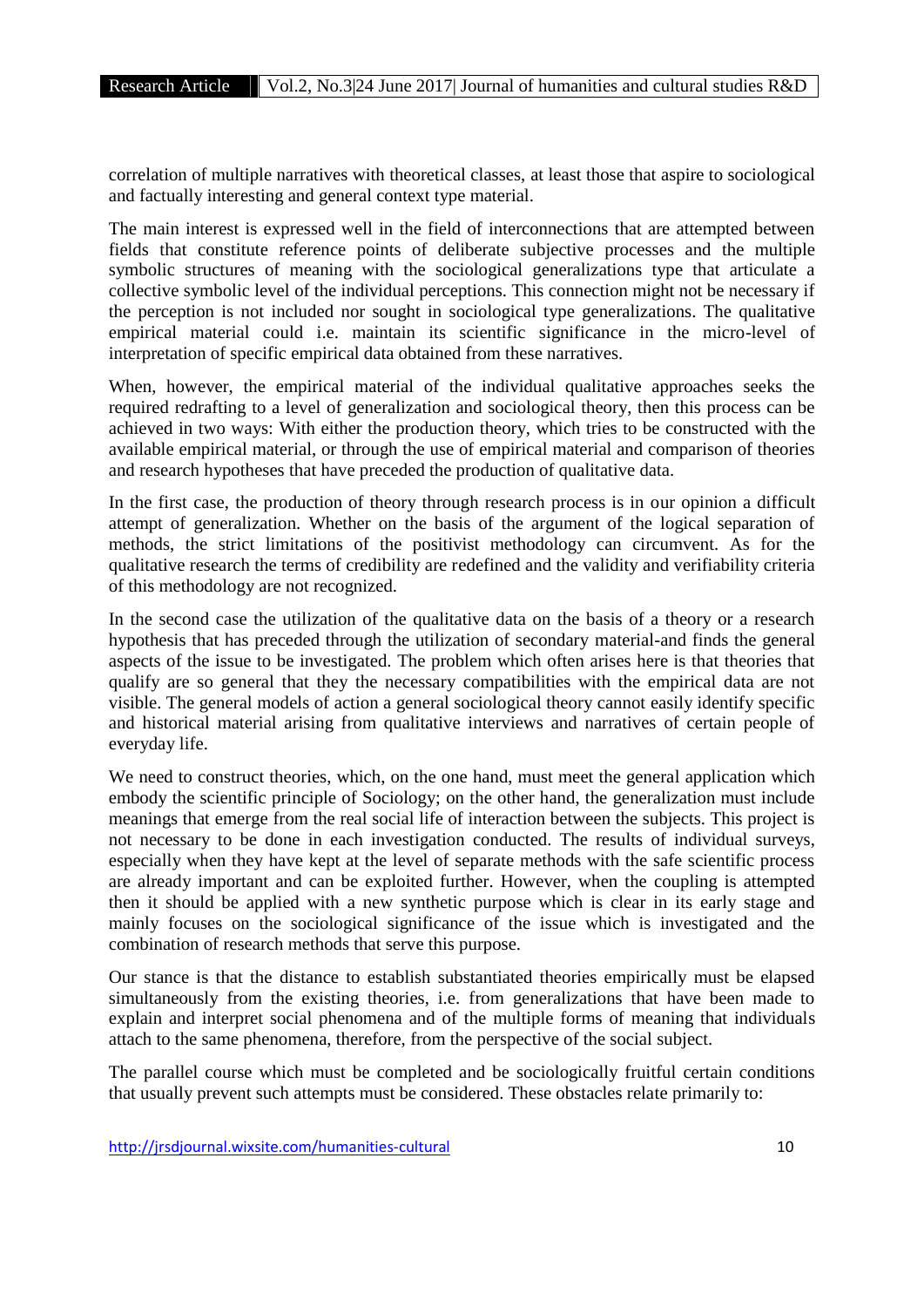A) Confirming or rejecting general assumptions relating to social problems with investigations targeted and structured to be directed to people, who are called to respond exclusively and without much room to deviate from the framework of a structured process.

In this case, although the range of references is able to offer reliable implications the interpretive depth of responses remains limited de facto. The question arising here is whether it is necessary to continue the further interpretative process and if the enrichment of structured questionnaires with open questions can achieve an even weaker attempted expansion of the interpretative effort. Moreover, this effort can be translated as an attempted coupling method.

It is interesting to note that the denial of such an assumption comes mainly from those groups of supporters of qualitative research who adhere to separate this kind of logic research claim that qualitative research seeks solely to generate new data (from experiences, stories, perceptions and beliefs). The process, in accordance with this claim concerns separate research methodology, always from the perspective of subjects, and a possible attempt to construct new theories on this basis.

This project is motivated by the arguments developed through research attempts with reference to the subject, in which the assembly of theories empirically occurs solely through the material of the interviews. These approaches refuse the validity of existing theoretical shapes before conducting qualitative empirical research, and highlighting conclusions through the subject's reason because these are inevitably connected to theoretical preconceptions and prejudices of the researcher and guide the research process largely regardless of how they would assess and they would eventually categorize the same procedure subjects involved in research as interviewees. The allegation is linked to the operation of the heuristic qualitative method, the (re) construction of empirical data in terms of theory and the criticism on authoritarian characteristics of dominant discourse that intrude on the wording of the general theoretical shapes and to confirm assumptions.

B) The weakness of closed internal logic in the application of discrete methods, when they don't balance between a grueling confirmation of the correctness of technical resources and research tools with the equally grueling relevance of concepts and social meaning that emerges from the study of the object to be investigated. This inability is expressed in both methods differently.

In the case of the positivist methodology the weakness relates to the observance of a process in which the methodological soundness but usually the basis is largely judged along with the sociological context of significance. Of course in larger scale surveys and the projected design by the research team this weakness can be alleviated.

On the other hand in the case of qualitative research, theoretical categories that emerge from the empirical data do not exceed the number of descriptive findings and reworking this because the heuristic conceptually similar shapes, in the best of cases, more on theoretical narrative, derivative of empirical material rather than an established theory with comprehensive relevance in meaning that touches the problem both on existing dimensions and the of subject's perception.

C) The nature of the object of research in combination with the detection of perception which determines the method which will be selected. As interest is focused on healing narratives, due to the nature of the object and of the research hypothesis that supports it (e.g. social factors related to the hiring of illness, mental health etc) the person is expected to highlight his aspects to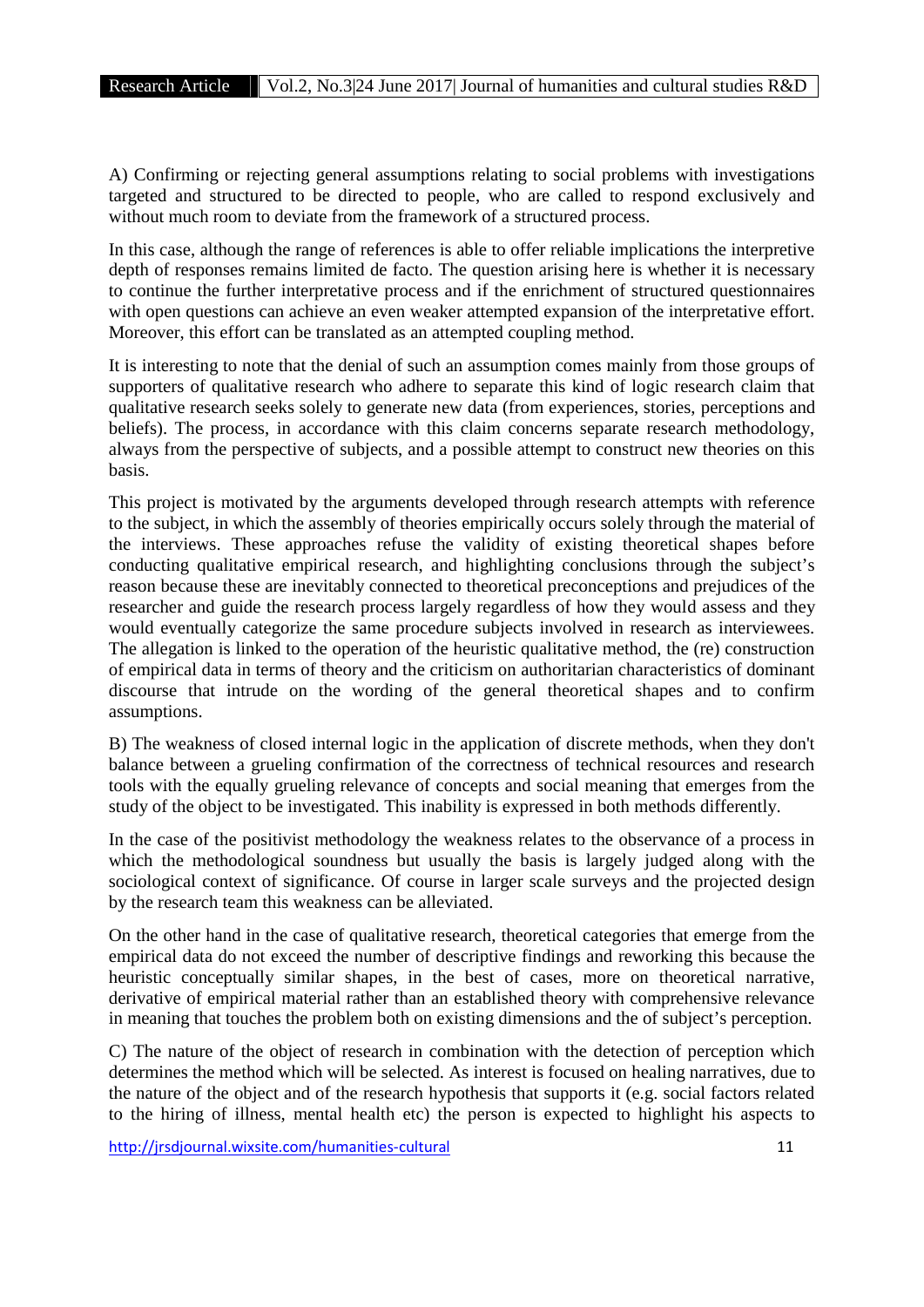investigate the problem and not the research process of confirmation items or undo-general cases in which people simply respond to structured questionnaires. The qualitative method, in this case, is chosen because it is keen to penetrate the way the understanding of the problem from the side of the suffering subject. It does not start from a general theoretical assumption on the disease.

However, the nature of the object of the investigation makes the emergence of an empirically based sociological theory quite difficult. To elaborate, by following inductively and cumulatively the course from the separate analysis of empirical material of past emotions to individuals and with the acceptance of the assertion that the qualitative method is a logically distinct research capability whatsoever, the construction theory ought to converge on common experiential worlds against a concept not defined completely socially, or constitutes a network of new concepts, a new data interface. The consistency of the theory involves the convergence and common performance problems from the narratives. Otherwise the result will be lined narratives and a weak comprehensive theory.

Unless appointed at the outset otherwise (i.e. social conditions), so the path should be opposite, from creating a theory on social factors affecting or exacerbating the symptoms of an illness. In this case, the qualitative method remains at best complementary or weakened, as what is sought is the confirmation or the disproof of the research hypothesis with a different methodology. This failure as to the emergence of an established sociological generalization concerns, however, the specificity of the object of research.

Instead, the investigation of another object, such as unemployment or immigration/refugee, depending on the perspective of research on the use of qualitative, quantitative or mixed methods, is offered more for the development of empirically acquired theories. On the phenomenon of unemployment and structural dimension various theories are developed and general investigative cases are formulated but the subject matter of the investigation can be the unemployed himself, namely solely to investigate the experiences concerning the understanding of an objective situation where there is a possibility to be presented theoretically. As Flick mentions (2014), a way to study the complex issues through qualitative research is to design methods to be sufficiently open to the complexity of the object of a study. In such cases the object being studied is the factor that determines the choice of a method and not vice versa.

### **Conclusions**

What is being discussed and proposed herein concerns first of all the documentation of sociological significance in the choice of research affairs and the couplings between the reference of the underlying systems and the sociological generalization types. Initially, the problem is not addressed in terms of semantics from the perspective of subjects in a supposedly unsuspecting perspective of the objectives of research and then a safe generalization or a strictly empirical, grounded theory can be attempted.

http://jrsdjournal.wixsite.com/humanities-cultural 12 The subjective views of people participating in research can enhance the efforts of interpreting the problems, to override even the specific perspective design research or to topple the building blocks of speech in accordance with which it is built. However, the production of an empirically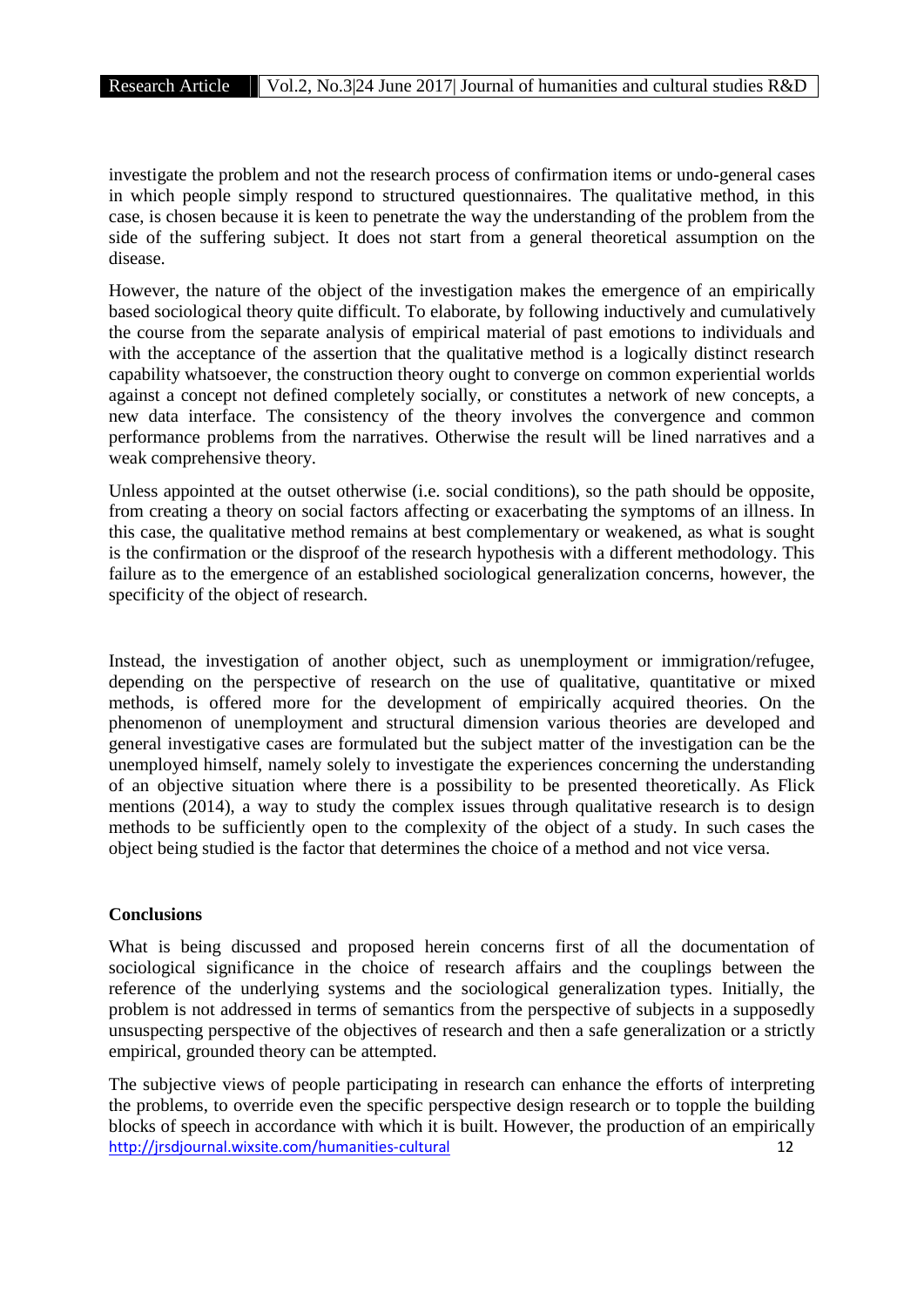based theory is not a cumulative case type and this is not only due to the methodological payment of induction. It is mainly rested upon the failure of sociologically articulate the collective construction of meaning from the specific cases. At this level an interesting secondary type thoughts can arise which refer, however, to specific research material, in particular subjects, but not all who represent the entire target group. Those perceptions will either need to be considerations involving the specific sample examined. Alternatively, they should be generalizations of a sample denatured in general second-level theory beyond the specific theoretical investigations and absence of standard methodological terms, as described above.

In conclusion, through the specific text the implementation of a probationary practice relating to those items are supported for which a sociological theoretical generalization is feasible and the possible conceptualizations, in time before conducting research in the field. Otherwise, the emergence of empirical data to theoretical categories through inductive logic is found as a precarious generalization and more generally as an inefficient manufacturing process of a sociological-type coherent narrative. This also applies to the fragmentation of general sociological assumptions and theories in order to respond to the semantic content of subjective judgment. The goal ultimately is not the retreat of sociological theory, but the empowerment and enrichment with new empirically grounded theories (and not well-established theories) that meet the general application, alongside the specifics of the science of sociology as a critical understanding of what makes society possible in its antinomies and discontinuities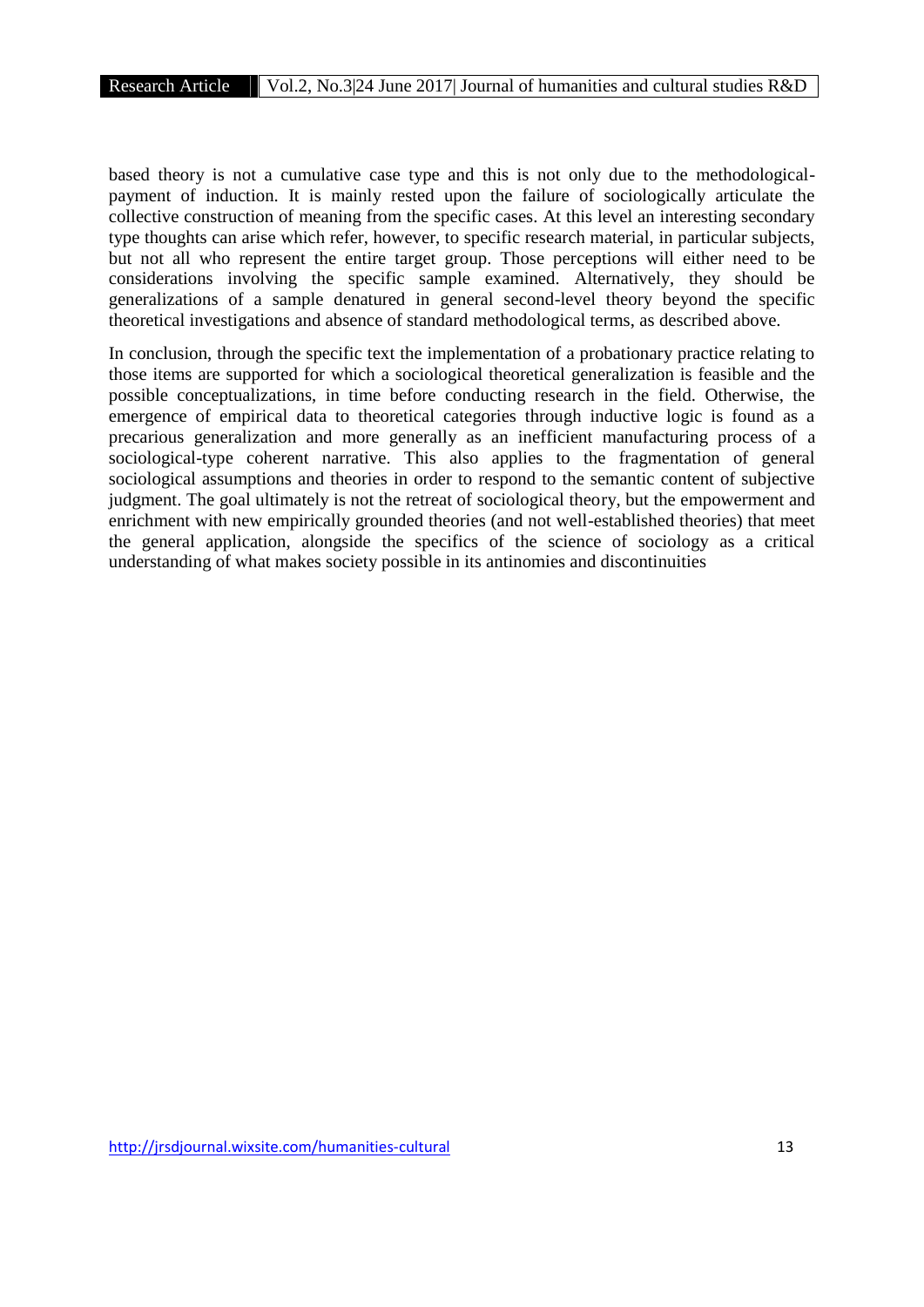### **References:**

- 1. Anscombe, G.E.M. (1957). *Intention.* Oxford: Blackwell.
- 2. Beck, U. (1992). Risk Society: Τo*wards a New Modernity.* London: Sage.
- 3. Berger, P., & Luckmann, Th. (1967). *The Social Construction of Reality; A Treatise in the Sociology of Knowledge.* Penguin
- 4. Berger, P., & Luckmann, Th. (1969). *Die gesellschaftliche Konstruktion der Wirklichkeit. Eine Theorie der Wissenssoziologie. Mit einer Einleitung zur deutschen Ausgabe von Helmuth Plessner.* Frankfurt/Main: Fischer Taschenbuch Verlag
- 5. Bourdieu, Pierre (1977). *Outline of a Theory of Practice. Cambridge University Press*
- 6. Butler, J. (2001). *Psyche der Macht: Das Subjekt der Unterwerfung.* Frankfurt am Main: Suhrkamp.
- 7. Cohen R. S., & M. Neurath (eds.) 1983. *Otto Neurath: Philosophical Papers*. Reidel (Neurath, O. (1932). *Protokollsätze* (Protocol statements).In: *Erkenntnis,* Vol. 3).
- 8. Dilthey, W. (2006). *Die Geistige Welt. Einleitung in die Philosophie des Lebens.* Erste Hälfte: Abhandlung zur Grundlegung der Geisteswissenschaften, Vandenhoeck & Ruprecht, Göttingen (Bd.5).
- 9. Eberle, Th. (1984). *Sinnkonstitution in Alltag und Wissenschaft: der Beitrag der Phänomenologie an die Methodologie der Sozialwissenschaften.* Bern.
- 10. Eberle, Th. (1999). Sinnadaequanz und Kausaladaequanz bei Max Weber und Alfred Schütz. (Adequacy of Meaning and Adequacy of Causality in Max Weber and Alfred Schütz). In R. RitzIer, J. Reichertz & N. Schroer (Eds), *Herrneneutische Wissenssoziologie* (pp. 97-119). Konstanz: UVK.
- 11. Esser, H. (1996). Die Definition der Situation. *Koelner Zeitschrift für Soziologie und Sozialpsychologie, 48,* 1-44.
- 12. Flick, U. (2014). *An Introduction to Qualitative Research* (5rd ed.). London: Sage.
- *13.* Glaser, B.G. (1992). *Basics of Grounded Theory Analysis : Emergence vs.Forcing. Mill Valley, CA : Sociology Press*
- 14. Glaser, B.G. (2002). Constructivist Grounded Theory? *Forum Qualitative Sozialforschung /Forum: Qualitative Social Research,* 3(3), Art. 12.
- 15. Glasersfeld, E. von (1992). Questions and Answers About Radical Constructivism. In M.K. Pearsall (Ed.), *Scope, Sequence, and Coordination of Secondary Schools Science,* Vol. 11, Relevant Research (pp. 169-182). Washington DC: NSTA.
- 16. Grathoff, R. (1989). *Milieu und Lebenswelt: Einführung in die Phänomenologische Soziologie und Phänomenologische Forschung.* Frankfurt/ Main. Suhrkamp
- 17. Habermas, J. (1981). Theorie des Kommunikativen Handelns (Bd.1: Handlungsrationalität und Gesellschaftliche Rationalisierung, Bd. 2: Zur Kritik der Funktionalistischen Vernunft). Frankfurt a.M. Suhrkamp.
- 18. Hedström, P. (2005). *Dissecting the Social: On the Principles of Analytical Sociology.* Cambridge University Press.
- 19. Hitzler, R. (2016). Zentrale Merkmale und Periphere Irritationen Interpretativer Sozialforschung. *Zeitschrift für Qualitative Forschung,* 17, Jg, H. 1‒2, 171-184.
- 20. Hitzler, R., & Honer, (Ed.) (1997). *Sozialwissenschaftliche Hermeneutik: Eine Einführung.* UTB, Opladen.
- 21. Hommans, G. (1958). Social Behavior as Exchange. *American Journal of Sociology, 63,* 597-606.